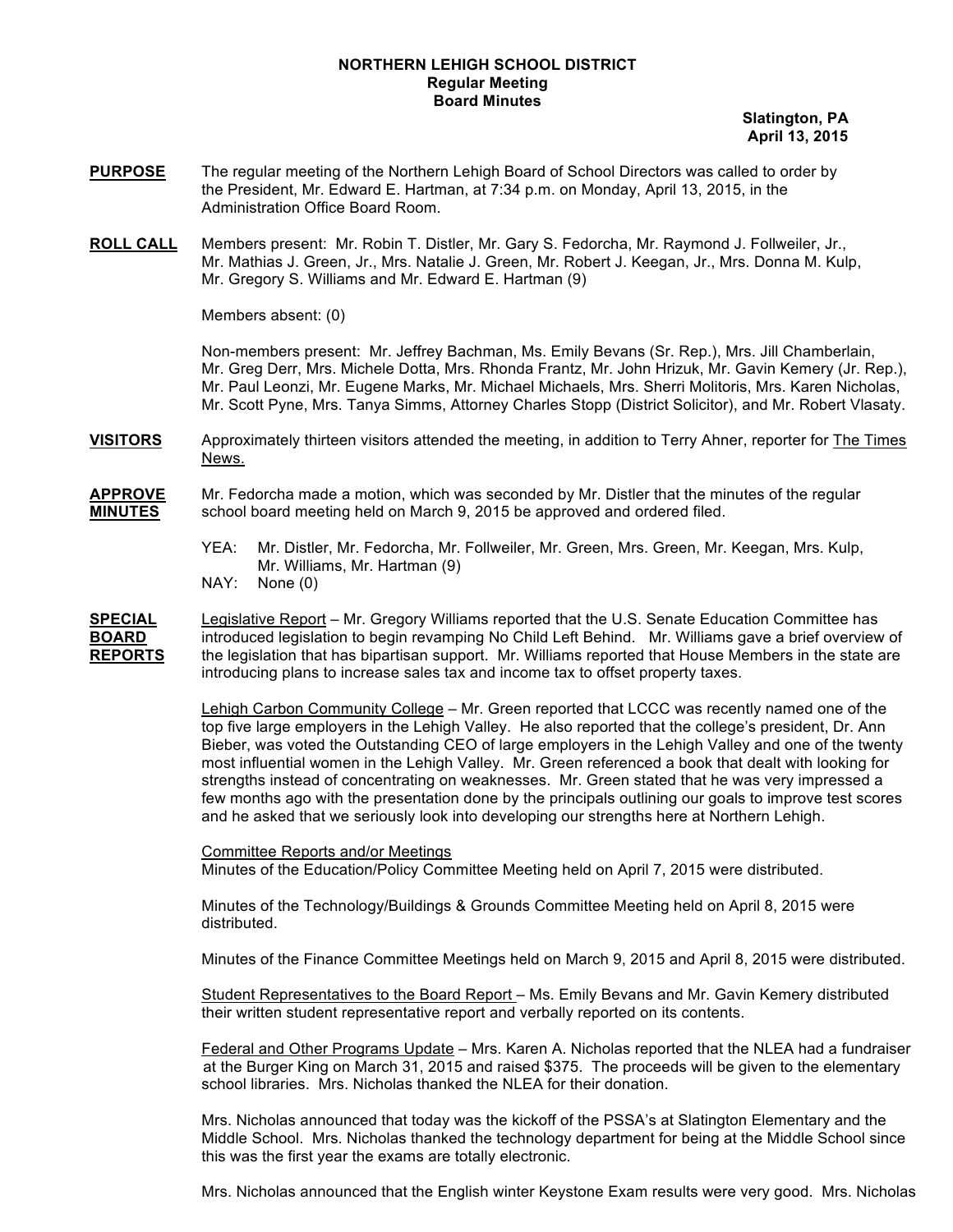thanked Mrs. Denise Turoscy for motivating the students.

**SPECIAL** Mrs. Nicholas reported that a pilot study on Chromebooks has been ongoing at Slatington Elementary **BOARD** School. Miss Amanda Beers, fifth grade teacher, gave a demonstration on the chromebooks at the **REPORTS** Education/Policy Committee meeting on Monday night. Mrs. Nicholas reported that the students were **(cont.)** very excited about using this new technology.

> Business Manager's Report – Mrs. Molitoris updated the board on the bond refinancing stating that we were able to realize interest savings of \$185,000.

> Ms. Molitoris reported that at the board seats is a copy of the power point presentation on the budget that was discussed at the Finance Committee meeting. Mrs. Molitoris pointed out that on the sheet, each increase shows the amount of revenue that would be generated and the amount of fund balance needed to balance the budget. Mrs. Molitoris pointed out that the budget was built with no increase in state funding. Utilizing \$410,000 for long range maintenance equipment upgrades leaves a shortfall in the budget of \$966,000. When the state budget for 2015-2016 is passed, any increase in state funds will be used to offset the use of fund balance. She added that at next month's Finance Committee meeting, they are proposing a preliminary budget with a 2.6% increase. Mrs. Molitoris added that a calculator will be on our website for the community to view an estimate of what their tax bill would be with the 2.6%, 2% and 1.5% increase. Mrs. Molitoris thanked Mr. Stephen Haas for his help with the tax calculator. Mrs. Molitoris added that we will not need to utilize fund balance to balance the 2014-2015 budget and further we should be putting \$400,000 back in to fund balance.

> Mr. Michaels added that the state senators sent a letter to the superintendents cautioning them not to expect an increase in school funding in the next budget. The Department of Education then sent a letter stating that districts will have to justify how any additional money would be used. Mr. Michaels stated that if that does occur, we will maintain programs that are already in place, i.e.: Special Education and full-day Kindergarten. Mr. Michaels added that we started the budget process with a million dollar deficit due to an increase in salaries, healthcare and retirement costs. Mr. Michaels stated that we will develop a budget that does not mislead anybody and we will be very cautious and conscientious of our taxpayer's money.

## Superintendent's Report

Mr. Michaels thanked Ms. Asimo Long for the donation of a Paragon High Fire Kiln for the High School Art Department.

**PERSONNEL** Mr. Distler made a motion, which was seconded by Mrs. Kulp, that the Board of Education approves the following personnel items:

Family Approve the request of employee #3785 to take a twelve week Family Medical Leave beginning on Medical March 30, 2015, to care for a family member. Employee will be using accumulated sick days. Leave Upon exhaustion of sick days, employee is requesting an intermittent family medical leave.

Substitute- Approve the following substitute teacher for the 2014-2015 school year at the 2014-2015 Instructional substitute teacher rates as approved on the Supplementary Personnel Salary Schedule:

Sarah Gordon - Elementary

 Substitute- Approve the following individual as a substitute cafeteria worker for the 2014-2015 Non- school year at the 2014-2015 substitute rate as approved on the Supplementary Personnel Instructional Salary Schedule:

Rosetta Strohl

- Game Workers Approve the following person as a Game Worker for the 2014-2015 school year. Game 2014-2015 workers consist of ticket sellers and takers, game announcers, scoreboard operators, timers, field judges, scorekeepers. Rate of pay is consistent with the rates approved on the 2014- 2015 Supplementary Personnel Salary Schedule: Kayla Perkowski
	- YEA: Mr. Distler, Mr. Fedorcha, Mr. Follweiler, Mr. Green, Mrs. Green, Mr. Keegan, Mrs. Kulp, Mr. Williams, Mr. Hartman (9)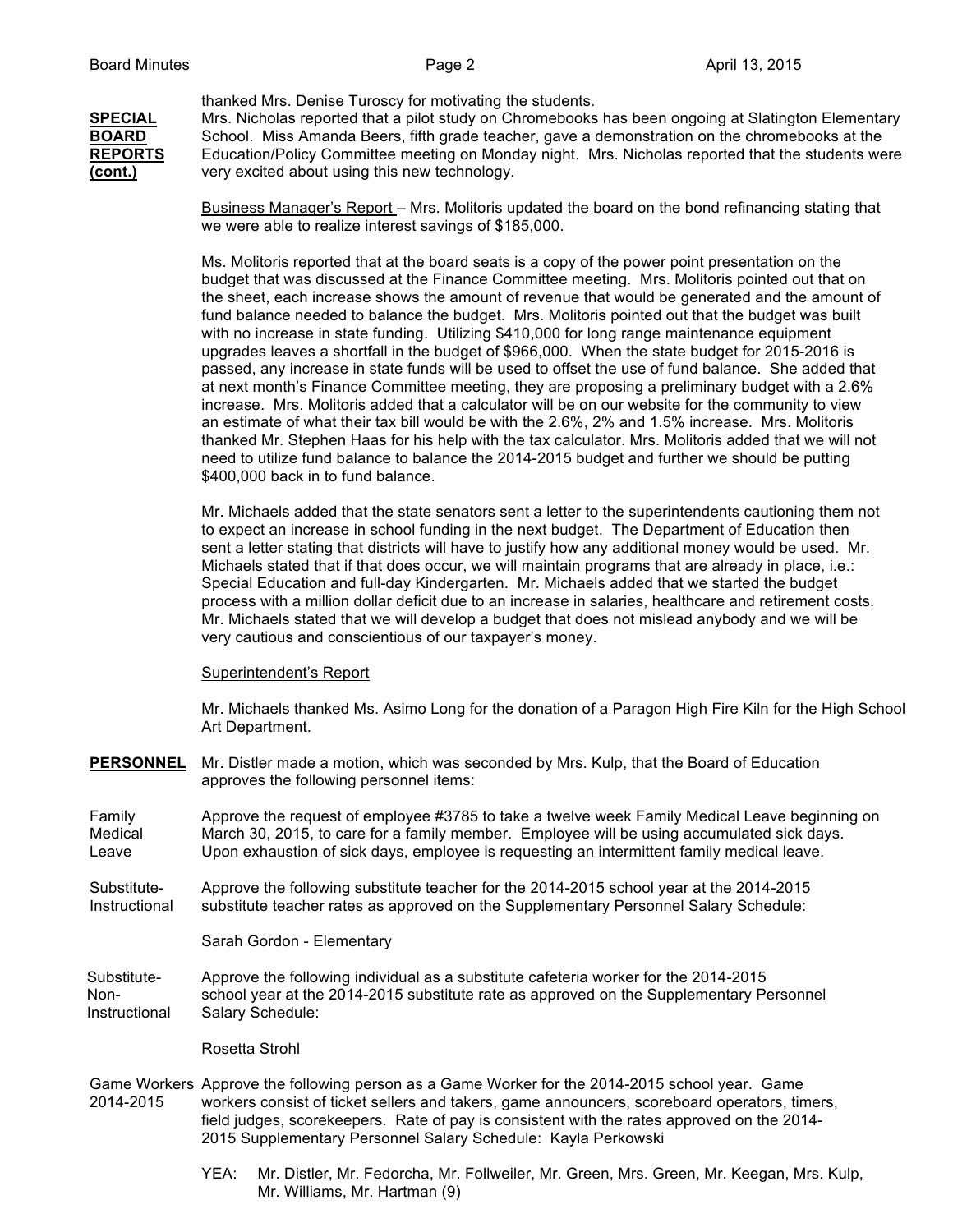| <b>POLICY</b>                                                          | NAY: None(0)<br>Mr. Fedorcha made a motion, which was seconded by Mr. Keegan, that the Board of<br>Education approves the following policy items:                                                                                                                                                                                                                                                                                                                                                                                                                                                        |
|------------------------------------------------------------------------|----------------------------------------------------------------------------------------------------------------------------------------------------------------------------------------------------------------------------------------------------------------------------------------------------------------------------------------------------------------------------------------------------------------------------------------------------------------------------------------------------------------------------------------------------------------------------------------------------------|
| <b>Board Policy</b><br><b>First Reading</b>                            | Approve school board policy #218.3 - Pupils - Student Restraint, as presented after first reading                                                                                                                                                                                                                                                                                                                                                                                                                                                                                                        |
| <b>Board Policy</b><br>Second<br>Reading                               | Approve school board policy #004 - Local Board Procedures - Membership, as presented<br>after second reading.                                                                                                                                                                                                                                                                                                                                                                                                                                                                                            |
|                                                                        | Approve school board policy #806 - Operations - Child/Student Abuse, as presented after second<br>reading.                                                                                                                                                                                                                                                                                                                                                                                                                                                                                               |
|                                                                        | Approve school board policy #818 - Operations - Contracted Services, as presented after second<br>reading.                                                                                                                                                                                                                                                                                                                                                                                                                                                                                               |
| Delaware<br>Nat'l<br>Heritage<br>Marathon                              | Grant permission, according to Board Policy #707, for the Delaware and Lehigh National & Lehigh<br>Heritage Corridor to use the High School gym and District's parking lot facilities on Sunday,<br>November 1, 2015 for the Delaware & Lehigh Heritage Marathon and Half Marathon. They<br>anticipate participants will begin arriving by 6:00 AM and the event will conclude around 4:00 PM.                                                                                                                                                                                                           |
|                                                                        | Mr. Distler, Mr. Fedorcha, Mr. Follweiler, Mr. Green, Mrs. Green, Mr. Keegan, Mrs. Kulp,<br>YEA:<br>Mr. Williams, Mr. Hartman (9)<br>NAY:<br>None $(0)$                                                                                                                                                                                                                                                                                                                                                                                                                                                  |
| <b>CONFER-</b><br>Education<br><b>ENCES</b>                            | Mr. Fedorcha made a motion, which was seconded by Mr. Follweiler, that the Board of                                                                                                                                                                                                                                                                                                                                                                                                                                                                                                                      |
|                                                                        | approves the following conference:                                                                                                                                                                                                                                                                                                                                                                                                                                                                                                                                                                       |
|                                                                        | Suzanne Mengel - Positive Behavioral Interventions and Supports Implementers' Forum - May<br>27-28, 2015 - Hershey, PA - Registration - \$75.00, Lodging - \$154.29, - Total Approximate Cost:<br>\$229.29 - Funding: Slatington Elementary School - Staff Professional<br>Development Budget.                                                                                                                                                                                                                                                                                                           |
|                                                                        | YEA:<br>Mr. Distler, Mr. Fedorcha, Mr. Follweiler, Mr. Green, Mrs. Green, Mr. Keegan, Mrs. Kulp,<br>Mr. Williams, Mr. Hartman (9)<br>NAY:<br>None $(0)$                                                                                                                                                                                                                                                                                                                                                                                                                                                  |
| <b>CURRIC-</b><br><b>ULUM AND</b><br><b>INSTRUC-</b>                   | Mrs. Kulp made a motion, which was seconded by Mr. Fedorcha, that the Board of Education<br>approves the following curriculum and instruction items:                                                                                                                                                                                                                                                                                                                                                                                                                                                     |
| <b>TION</b><br>Chapter 339<br>School<br>Counseling<br>Plan             | Approve the Chapter 339 K-12 School Counseling Plan, as presented. The plan was distributed<br>to board members at the March 9, 2015 board meeting.                                                                                                                                                                                                                                                                                                                                                                                                                                                      |
| <b>Facilities</b><br>Plan<br>Committee<br>Report<br>2015-2016          | Approve the following resolution to adopt the 2015-2016 Carbon Lehigh Intermediate<br>Unit Facilities Plan Committee Report.                                                                                                                                                                                                                                                                                                                                                                                                                                                                             |
|                                                                        | <b>RESOLVED:</b> It is recommended that the Northern Lehigh School District Board of<br>Directors approve the 2015-2016 Facilities Plan Committee Report that was approved by<br>the CLIU Facilities Plan Committee on March 11, 2015 and the CLIU 21 Board of Directors on<br>March 16, 2015. In addition, the Board reaffirms its commitment to the original construct of the<br>Facilities Planning, approved November 1, 1989, which consists of a series of prioritized<br>inquiries to be considered in determining future locations of the CLIU and school district special<br>education classes. |
| <b>CLIU Special</b><br>Education<br>Services<br>Agreement<br>2015-2016 | Approve to authorize the superintendent to execute an agreement between the Northern Lehigh<br>Lehigh School District and the Carbon Lehigh Intermediate Unit #21 to provide special education<br>services for the 2015-2016 school year.                                                                                                                                                                                                                                                                                                                                                                |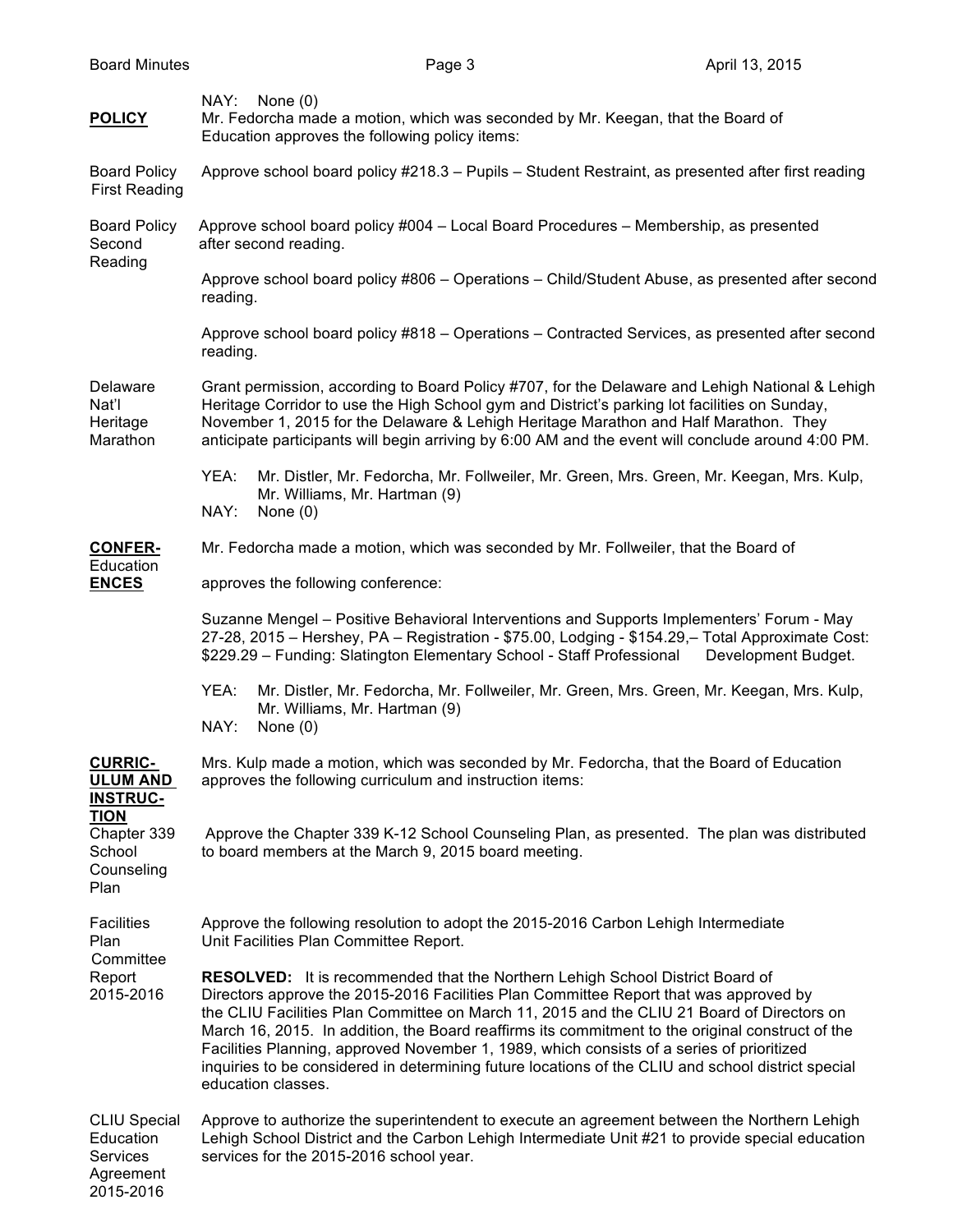| <b>CURRIC-</b><br><b>ULUM AND</b><br><b>ION</b><br>(cont.)       | Mr. Fedorcha thanked the guidance counselors and administration for the outstanding job they<br>did on the Chapter 339 School Counseling Plan. Mrs. Kulp also thanked them and noted that the<br><b>INSTRUCT-Services provided and career planning were exceptional.</b>                                                                                  |
|------------------------------------------------------------------|-----------------------------------------------------------------------------------------------------------------------------------------------------------------------------------------------------------------------------------------------------------------------------------------------------------------------------------------------------------|
|                                                                  | YEA:<br>Mr. Distler, Mr. Fedorcha, Mr. Follweiler, Mr. Green, Mrs. Green, Mr. Keegan, Mrs. Kulp,<br>Mr. Williams, Mr. Hartman (9)<br>NAY:<br>None $(0)$                                                                                                                                                                                                   |
| <b>FINANCIAL</b><br>Financial<br>Reports                         | Mr. Fedorcha made a motion, which was seconded by Mr. Follweiler, that the Board of Education<br>approves the following financial items:<br>General Fund Account months of February and March<br>NLMS Student Activities Account month of February                                                                                                        |
| List of<br>Bills                                                 | NLHS Student Activities and Scholarship Account month of February<br>Approve the Following List of Bills:<br>General Fund months of March and April<br>Refreshment Stand month of March<br>Cafeteria Fund month of March                                                                                                                                  |
| <b>Plow Truck</b><br>Bid award<br><b>Truck World</b>             | Award the district plow truck bid to Bobby Gerhart's Truck World at a cost of \$46,500.00 to be<br>paid from the capital projects account.                                                                                                                                                                                                                |
| Trash and<br>Recycling bid<br>award J.P.<br>Mascaro<br>2015-2020 | Approve a five (5) year service agreement with J.P. Mascaro and Sons for trash removal and recycling<br>collection beginning July 1, 2015 at a total cost of \$119,092.00.<br>COST<br>PER YEAR<br><b>YEAR</b><br>2015-2016<br>\$22,653.00<br>2016-2017<br>\$23,224.00<br>2017-2018<br>\$23,805.00<br>2018-2019<br>\$24,400.00<br>2019-2020<br>\$25,010.00 |
| Roof Re-<br>surfacing<br>Peters Elem.<br>Tremco                  | Allow administration to enter into an agreement with Tremco Roofing to resurface Peters<br>Elementary west wing roof at a cost of \$229,986.51 to be paid from the capital projects account.                                                                                                                                                              |
| <b>District Wide</b><br>Phone System<br>Aceton                   | Allow administration to enter into an agreement with Aceton Networks for replacement of district-<br>wide phone equipment at a cost of \$85,680.78 to be paid from replacement equipment fund balance<br>as budgeted in the 2015-2016 general fund budget.                                                                                                |
|                                                                  | YEA:<br>Mr. Distler, Mr. Fedorcha, Mr. Follweiler, Mr. Green, Mrs. Green, Mr. Keegan, Mrs. Kulp,<br>Mr. Williams, Mr. Hartman (9)<br>NAY:<br>None $(0)$                                                                                                                                                                                                   |
| <u>INFOR-</u><br><b>MATION</b>                                   | Minutes of the Carbon Lehigh Intermediate Unit 21 Board of Directors meeting held on<br>January 29, 2015 were distributed.                                                                                                                                                                                                                                |
|                                                                  | Minutes of the Lehigh Carbon Community College Board of Trustees meeting held on February 5,<br>2015.                                                                                                                                                                                                                                                     |
|                                                                  | Minutes of the Lehigh Career & Technical Institute Joint Operating Committee meeting held on<br>February 25, 2015 were distributed.                                                                                                                                                                                                                       |